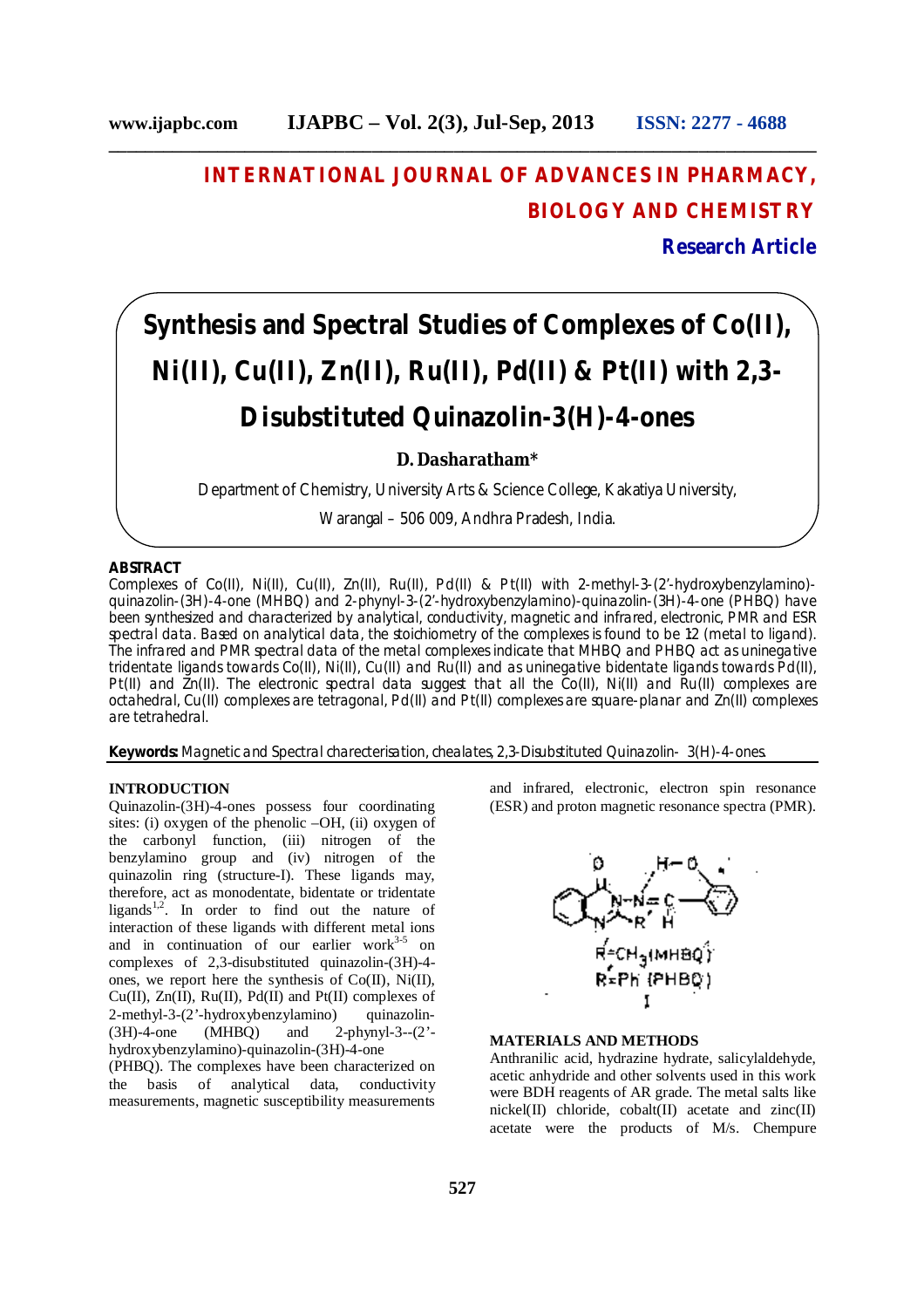**\_\_\_\_\_\_\_\_\_\_\_\_\_\_\_\_\_\_\_\_\_\_\_\_\_\_\_\_\_\_\_\_\_\_\_\_\_\_\_\_\_\_\_\_\_\_\_\_\_\_\_\_\_\_\_\_\_\_\_\_\_\_\_\_\_\_\_\_\_\_\_\_\_\_\_\_\_\_**

Chemicals Limited, Bombay. Palladium(II) chloride, platinum(II) chloride and ruthenium (II) chloride were obtained from Johnson Mathey Chemicals, London. The ligands MHBQ and PHBQ were prepared as reported in literature<sup>6</sup> and their purities checked by TLC and melting point determinations. The complex  $RuCl<sub>2</sub>(DMSO)<sub>4</sub>$  was prepared by literature method<sup>7</sup>.

### **Preparation of the complexes**

In the preparation of all the  $Co(II)$ ,  $Ni(II)$ ,  $Cu(II)$  and Zn(II) complexes the following general procedure was adopted. The aqueous metal salt solution (0.1 M) was added drop-wise to a solution (0.3 M) of the ligand in acetone with constant stirring. In all the cases, the ligand concentration was kept in slight excess over that required by 1:3 (metal-ligand) molar ratio. The reaction mixture was refluxed on a water bath for 60-90 min. The complex separated out on cooling. It was filtered off and washed several times with hot acetone until the washings were free from excess ligand. The complexes were finally dried in *vacuo* over fused calcium chloride.

#### **Ruthenium(II) complexes**

The complex, dichlorotetrakis(dimethyl sulphoxide) ruthenium(II)  $[RuCl_2(DMSO)_4]$  is a convenient starting material for the preparation of a variety of mixed ligand ruthenium(II) complexes. It was prepared using the method of Wilkinson *et al*<sup>7</sup>. The complex,  $[RuCl<sub>2</sub>(DMSO)<sub>4</sub>]$  (0.2 g), was suspended in toluene (30 ml) and refluxed for one hour with the appropriate ligand in acetone (30 ml). In all the cases, 1:4 (metal to ligand) ratio was maintained. During the period of refluxing, the whole suspension dissolved, resulting in a clear solution which was then evaporated under reduced pressure to remove the excess of solvent. The residue was treated with diethyl ether when the solid complex precipitated. This was filtered off, washed several times with diethyl ether, dried and recrystallized from acetoneether to get the pure complex. Finally the complexes were dried *in vacuo* over fused calcium chloride.

#### **Palladium(II) and platinum(II) complexes**

To  $Pd(\Pi)$  /  $Pt(\Pi)$  salt solution, was added the ligand in acetone (50 ml) drop by drop with constant stirring. In all the cases the ligand concentration was kept in slight excess over that required by 1:3 (metal to ligand) molar ratio. The reaction mixture was refluxed on a water bath for about 40 min. The complex separated out in neutral medium on cooling. It was filtered and washed several times with hot water and acetone until the washings were free from the excess ligand and chloride ions. The complexes were dried *in vacuo* over fused calcium chloride.

The analytical data  $(C, H, N)$  for the ligands and their metal complexes were obtained from the Microanalytial Laboratory, Calcutta University, Calcutta. The metal contents of the complexes were determined using standard procedures after heating these to decomposition. Molar conductivities of the complexes in DMF were measured using a Digisun digital conductivity meter, model DI-909. Magnetic susceptibilities were measured at room temperature by the Gouy method using  $Hg[Co(SCN)<sub>4</sub>]$  as the calibrant. Diamagnetic corrections were applied using Pascal's constants. Infared spectra of the ligand and the complexes in the region  $4000-200$  cm<sup>-1</sup> were recorded in nujol on a Perkin Elmer infrared spectrophotometer model-283. Electronic spectra of the complexes were recorded in DMF on a Shimadzu multipurpose recording spectrophotometer model-MPS-5000. The solid state ESR spectra of Cu(II) complexes at liquid nitrogen temperature were recorded on a Varian E-4, X-band instrument at RSIC, IIT, Bombay. 100 MHz PMR spectra of the ligands and their  $Ru(II)$ ,  $Pd(II)$ ,  $Pt(II)$  and  $Zn(II)$ complexes were recorded in DMSO-*d<sup>6</sup>* on a Jeol instrument at I.I.Sc., Bangalore.

## **RESULTS AND DISCUSSION**

All the complexes are stable at room temperature, non-hygroscopic, insoluble in water and some common organic solvents, but are soluble in DMF and DMSO. The analytical data of the complexes (Table 1) indicate that the metal to ligand ratio is 1:2. The molar conductances of 1 x  $10^{-3}$  *M* solutions of the complexes in DMF are in the range  $5-20$  ohm<sup>-1</sup>  $\text{cm}^2$  mol<sup>-1</sup> indicating their non-ionic nature<sup>8</sup>.

2-Substituted-3-aminoquinazolin-(3H)-4-ones, which are structurally similar to the present ligands, are reported to coordinate in a bidentate manner through oxygen of the carbonyl group and nitrogen of the amino group<sup>9</sup>. In the IR spectra of the present ligands, a strong band appearing around  $1680 \text{ cm}^{-1}$ , attributed to  $v(C=O)$ , is shifted to lower wave numbers by  $35-50$  cm<sup>-1</sup> in the spectra of all the complexes except in the complexes of Zn(II), Pd(II) and Pt(II), indicating that the carbonyl oxygen is involved in coordination $10$ . However, the complexes of Zn(II), Pd(II), Pt(II) exhibit a band at  $1680 \text{ cm}^{-1}$ , indicating the non-involvement of carbonyl oxygen in complex formation. The appearance of  $v$ (-OH) in the lower region  $(3200-3100 \text{ cm}^{-1})$  than expected  $(3600-3400 \text{ cm}^{-1})$  in the spectra of both the ligands can be attributed to the hydrogen bonding of OH with nitrogen of the benzylamino group<sup>11</sup>. The disappearance of this band in all the metal complexes indicates complex formation by deprotonation of OH group.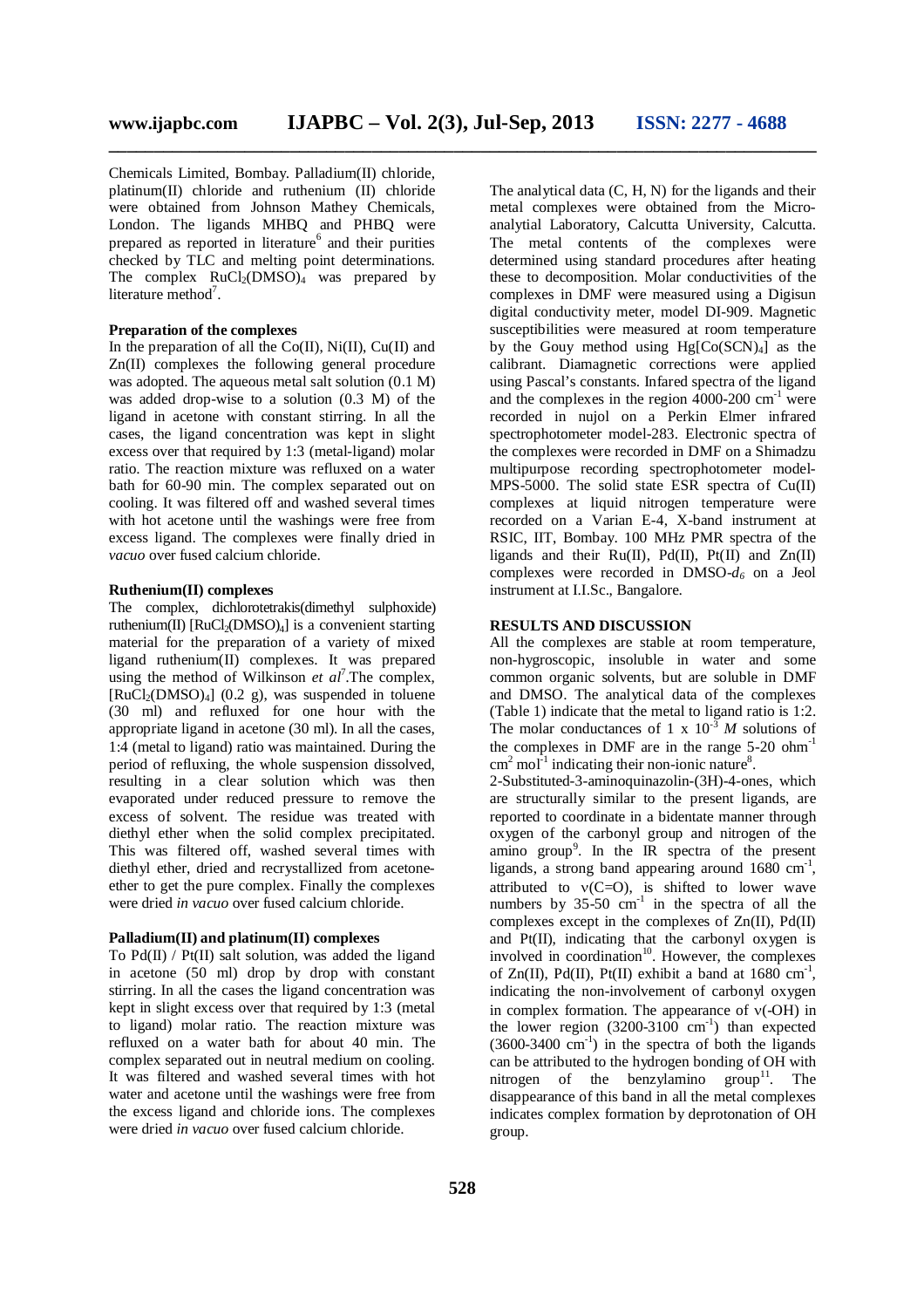The ligands MHBQ and PHBQ have two  $C = N$ groups, one belonging to quinazolin ring and the other to benzylamino group. The IR absorptions at 1640 and 1610  $cm^{-1}$  are assigned to  $v(C=N)$  of quinazolin ring and benzylamino group, respectively<sup>12</sup>. The band at  $1640 \text{ cm}^{-1}$  remains unchanged in the spectra of the metal complexes, but the one at  $1610 \text{ cm}^{-1}$  undergoes shift to lower wave numbers ( $\Delta v$  40-50 cm<sup>-1</sup>) indicating that the nitrogen of benzylamino group is involved in coordination with the metal ion<sup>12</sup>. The absence of a  $v(S=O)$  band in the region  $1050-1100$  cm<sup>-1</sup> in all  $Ru(II)$  complexes indicates that DMSO is not coordinated with the metal ion<sup>13</sup>. The participation of oxygen and nitrogen in coordination in all the complexes is further supported by the appearance of  $v(M - O)$  and  $v(M - O)$ N) at 400 and  $500 \text{ cm}^{-1}$ , respectively, in the far infrared region $14,15$  (Table 2).

#### **Electronic spectra**

The electronic spectral data of the complexes along with their assignments are presented in Table 3.

All the ligands exhibit strong bands around 3300 cm-1 with a shoulder at 29000 cm<sup>-1</sup>, assignable to  $\pi^* \leftarrow$  $\pi$  and  $\pi^* \leftarrow$  n transitions, respectively. Electronic spectra of Co(II) complexes display three bands around 8000, 16000 and 19500  $cm<sup>-1</sup>$  which are characteristic of octahedral geometry around  $Co(II)^5$ . Electronic spectra of Ni(II) complexes exhibit three bands around 9000, 15000 and 24000 cm-1 which are characteristic of octoahedral geometry around  $Ni(II)^{16}$ . The octahedral geometry of Co(II) and Ni(II) complexes is further supported by the value of  $v_2/v_1$ ratio which lies around  $2.0$  and 1.60, respectively<sup>16</sup>. Various ligand field parameters, such as the ligand field splitting energy (10 *Dq*), Recah inter-electronic repulsion parameter (B), covalency factor (B) and ligand field stabilization energy (LFSE) have been calculated for all the  $Co(II)$  and Ni(II) complexes<sup>17</sup>. The calculated 10 *Dq* values of Co(II) and Ni(II) complexes suggest for these ligands a place between water and ammonia in the spectrochemical series. The B-values for the complexes are lower than the free ion value which is an indication of orbital overlap and delocalization of d-orbitals. The  $\beta$ -values obtained are less than unity suggesting considerable amount of covalent character of the metal-ligand bonds. The  $\beta$  values for Co(II) complexes are less than those for the Ni(II) complexes indicating the greater covalent nature of Co(II) complexes.

The electronic spectra of Cu(II) complexes exhibit one broad band around 16000 cm<sup>-1</sup>. This is characteristic of tetragonal geometry around  $Cu(II)^{18}$ . The two spin-allowed *d-d* transitions are observed in the Ru(II) complexes at 19200 and 24500  $cm^{-1}$  which are characteristic of octahedral geometry<sup>19</sup>. The absence of splitting of lower energy band in the electronic spectra of Ru(II) complexes indicates that there is no tetragonal distortion. The bands observed for the Pd(II) complexes at 15000 and 20000  $cm^{-1}$ indicate for them square-planar geometry<sup>20,21</sup>. Electronic spectra of Pt(II) complexes show two bands around 20000 and  $24000 \text{ cm}^{-1}$  which are characteristic of square-planar geometry<sup>22</sup>.

## **Magnetic moments**

The experimental and calculated magnetic moments of the complexes are given in Table 3.

The values obtained for all the complexes of Co(II) and Ni(II) are in the respective expected ranges for octahedral geometry<sup>23,24</sup>. The  $Cu(II)$  complexes possess magnetic moment value (1.82 B.M.) corresponding to one unpaired electron. All the  $Ru(II)$ ,  $Pd(II)$ ,  $Pt(II)$  and  $Zn(II)$  complexes are diamagnetic in nature.

## **PMR spectra**

The aromatic protons in the PMR spectra of ligands appear in the region<sup>25</sup>  $\delta$  7.0-8.5 ppm. The methyl protons of MHBO appear at  $\delta$  2.8 ppm. The signal due to the proton present on benzylamine carbon atom is overlapped by the signals of aromatic protons. In complexes, this signal is shifted to  $\delta$  9.6 indicating a decrease in the electron density at benzylamine carbon atom, which also supports the participation of nitrogen of benzyl-amino group in coordination<sup>26</sup>. A signal present at  $\delta$  10.5 in both the ligands indicates that hydroxyl proton is hydrogen bonded. The disappearance of this signal in the complexes confirms complex formation after deprotonation.

#### **ESR spectra**

The  $g_{\parallel}$  and  $g_{\perp}$  values have been found to be 2.24 and 2.06 respectively for Cu(II) complex of MHBQ by Kneubuhl's method<sup>27</sup> from which  $|g|$  is calculated. The trend  $g_{\parallel} > g_{\parallel}$  is characteristic of tetragonal geometry with  $d_{x2-y2}$  as the ground state. The axial symmetry parameter (G) for the complexes is found to be greater than 4. This shows the absence of interaction between copper centers in the solid state<sup>28</sup>. The ESR spectrum of  $Cu(II) - MHBQ$  complex is magnetically dilute in the solid state as evidenced by the presence of four peaks in the  $g_{\parallel}$  region. The  $g_{\parallel}$ value is 2.24 and  $A_{\parallel}$  value is 195 G. Further, the g<sub>|</sub> region is split with  $g_y = 2.07$  and  $g_x = 2.05$  suggesting a rhombic structure.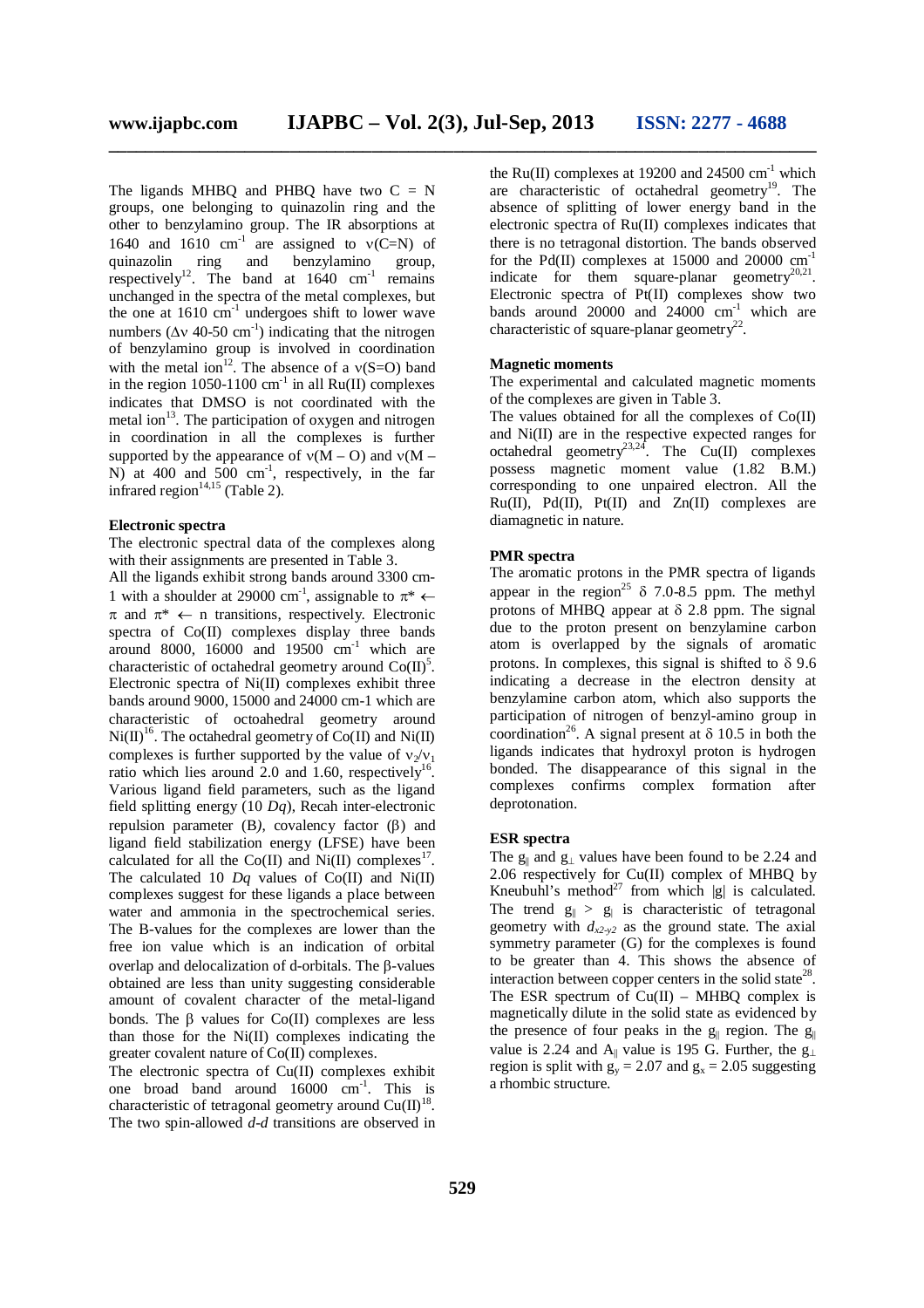| Complex                  | Colour       | m.p.              | Analysis $(\frac{6}{6})^b$ |                  |                  |                |  |
|--------------------------|--------------|-------------------|----------------------------|------------------|------------------|----------------|--|
|                          |              | $(^{\circ}C)^{a}$ | M                          | $\mathbf C$      | N                | H              |  |
| [Co(MHBQ) <sub>2</sub> ] | <b>Brown</b> | 290               | 9.43<br>(9.09)             | 62.54<br>(62.03) | 13.68<br>(13.30) | 3.90<br>(3.10) |  |
| [Co(PHBQ) <sub>2</sub> ] | Brown        | 286               | 7.83<br>(7.21)             | 68.29<br>(67.92) | 11.38<br>(11.08) | 3.79<br>(3.12) |  |
| $[Ni(MHBQ)_2]$           | <b>Brown</b> | 295               | 9.44<br>(9.07)             | 62.54<br>(62.25) | 13.68<br>(13.06) | 3.90<br>(3.10) |  |
| [Ni(PHBQ) <sub>2</sub> ] | Dark Brown   | 295               | 7.85<br>(7.23)             | 68.29<br>(67.63) | 11.38<br>(11.03) | 3.79<br>(3.02) |  |
| [Cu(MHBQ) <sub>2</sub> ] | Brown        | 300               | 10.17<br>(9.90)            | 62.03<br>(61.86) | 13.57<br>(13.12) | 3.87<br>(3.22) |  |
| [Cu(PHBQ) <sub>2</sub> ] | Green        | 310               | 8.47<br>(8.09)             | 67.83<br>(67.02) | 11.30<br>(10.89) | 3.77<br>(3.12) |  |
| [Zn(MHBO) <sub>2</sub> ] | Colourless   | 280               | 10.46<br>(10.03)           | 61.83<br>(61.02) | 13.52<br>(13.0)  | 3.86<br>(3.20) |  |
| [Zn(PHBQ) <sub>2</sub> ] | Colourless   | 278               | 8.72<br>(8.23)             | 67.65<br>(67.09) | 11.27<br>(10.82) | 3.76<br>(3.19) |  |
| [Ru(MHBQ) <sub>2</sub> ] | Green        | 285               |                            | 58.44<br>(58.08) | 12.78<br>(12.43) | 3.65<br>(3.22) |  |
| [Ru(PHBQ) <sub>2</sub> ] | Snuff        | 290               |                            | 64.53<br>(64.02) | 10.75<br>(10.20) | 3.58<br>(3.07) |  |
| [Pd(MHBQ) <sub>2</sub> ] | Dark Yellow  | 270               |                            | 58.00<br>(57.18) | 12.68<br>(11.17) | 3.62<br>(3.05) |  |
| [Pd(PHBO),]              | Snuff        | 272               |                            | 64.12<br>(63.65) | 10.68<br>(9.98)  | 3.56<br>(3.20) |  |
| [Pt(MHBQ) <sub>2</sub> ] | Snuff        | 270               |                            | 51.13<br>(50.92) | 11.18<br>(10.96) | 3.19<br>(3.00) |  |
| [Pt(PHBO) <sub>2</sub> ] | Snuff        | 275               |                            | 57.6<br>(56.55)  | 9.60<br>(9.01)   | 3.27<br>(3.00) |  |

**Table 1: Analytical and Physical Data of the Complexes**

**\_\_\_\_\_\_\_\_\_\_\_\_\_\_\_\_\_\_\_\_\_\_\_\_\_\_\_\_\_\_\_\_\_\_\_\_\_\_\_\_\_\_\_\_\_\_\_\_\_\_\_\_\_\_\_\_\_\_\_\_\_\_\_\_\_\_\_\_\_\_\_\_\_\_\_\_\_\_**

<sup>a</sup> All the complexes decomposes above the temperature cited b Calculated values in parenthesis.

| Compound                           | $v(C=0)$ | $v(C=N)$ | v(OH)                    | $v(M-O)$                 | $v(M-N)$                 |
|------------------------------------|----------|----------|--------------------------|--------------------------|--------------------------|
| <b>MHBQ</b>                        | 1680     | 1610     | 3150                     |                          |                          |
| PHBO                               | 1670     | 1610     | 3200                     | $\overline{\phantom{a}}$ | $\overline{\phantom{0}}$ |
| [Co(MHBQ) <sub>2</sub> ]           | 1630     | 1560     | $\overline{a}$           | 400, 430                 | 480                      |
| [Co(PHBQ) <sub>2</sub> ]           | 1640     | 1560     | $\overline{\phantom{a}}$ | 410, 430                 | 480                      |
| $[Ni(MHBQ)_2]$                     | 1620     | 1570     | $\overline{\phantom{a}}$ | 420, 450                 | 500                      |
| [Ni(PHBQ) <sub>2</sub> ]           | 1640     | 1560     |                          | 410, 430                 | 490                      |
| [Cu(MHBQ) <sub>2</sub> ]           | 1640     | 1570     |                          | 400, 450                 | 500                      |
| [Cu(PHBQ) <sub>2</sub> ]           | 1640     | 1570     |                          | 410, 440                 | 480                      |
| $[Zn(MHBQ)_2]$                     | 1640     | 1560     |                          | 400, 430                 | $\overline{\phantom{a}}$ |
| [Zn(PHBQ) <sub>2</sub> ]           | 1620     | 1550     | $\overline{\phantom{a}}$ | 400, 420                 | $\overline{\phantom{a}}$ |
| $\left[\text{Ru(MHBQ)}_{2}\right]$ | 1630     | 1575     | $\overline{a}$           | 400, 450                 | 500                      |
| [Ru(PHBQ) <sub>2</sub> ]           | 1620     | 1570     |                          | 390, 420                 | 490                      |
| [Pd(MHBQ) <sub>2</sub> ]           | 1630     | 1565     |                          | 380, 430                 | $\overline{\phantom{a}}$ |
| [Pd(PHBQ) <sub>2</sub> ]           | 1620     | 1570     | $\overline{a}$           | 410, 440                 | $\overline{\phantom{0}}$ |
| [Pt(MHBQ) <sub>2</sub> ]           | 1630     | 1580     |                          | 400, 450                 | $\overline{a}$           |
| [Pt(PHBQ) <sub>2</sub> ]           | 1630     | 1570     | $\overline{\phantom{a}}$ | 400, 450                 | $\overline{\phantom{a}}$ |

|  |  | Table 2: Some IR Spectral Bands (cm <sup>-1</sup> ) of 2,3-Disubstituted Quinazolin-(3H)-4-ones and Their Complexes |
|--|--|---------------------------------------------------------------------------------------------------------------------|
|  |  |                                                                                                                     |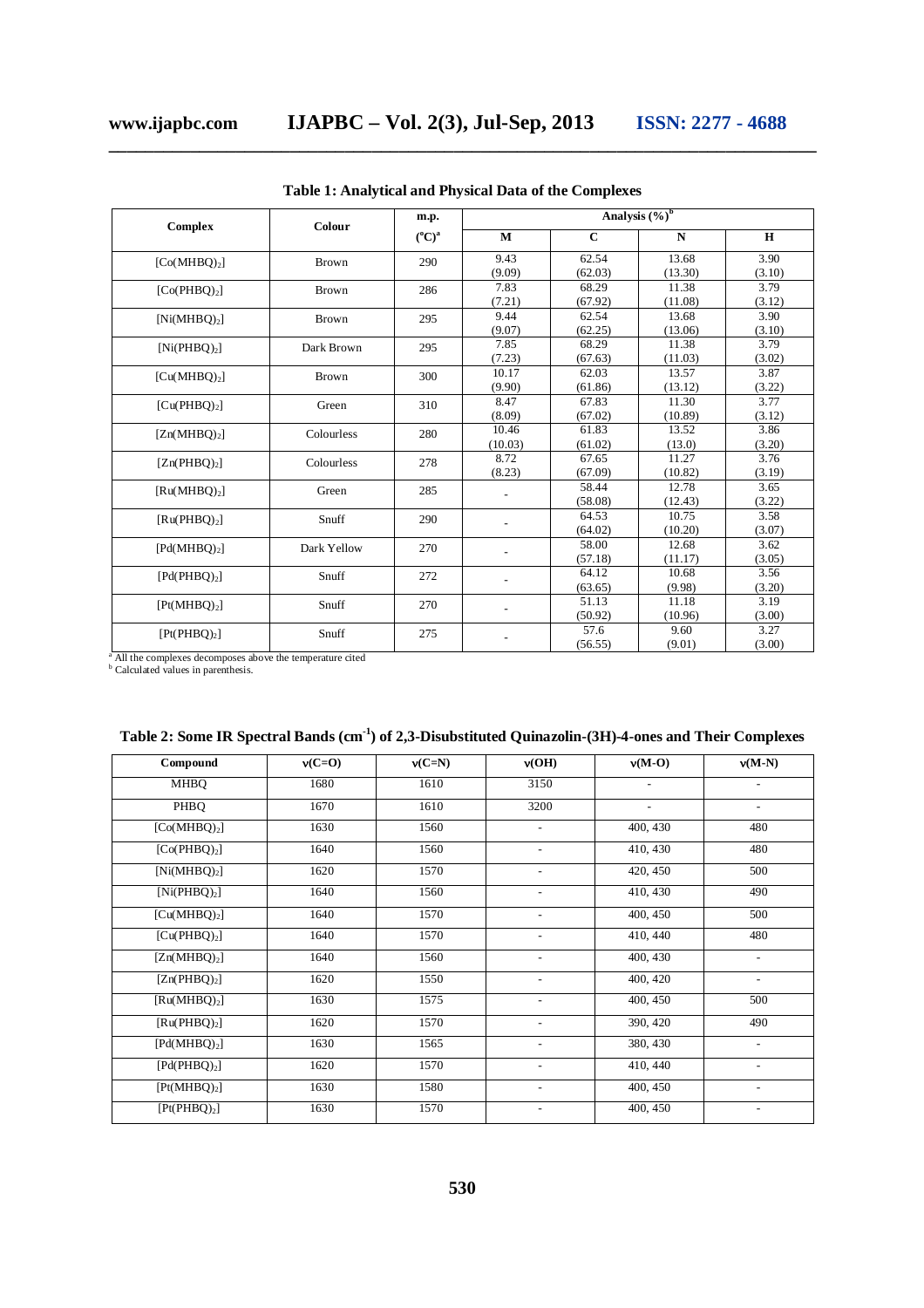| <b>Complexes</b>         |                            |                          |                            |                             |                          |                          |                          |                          |                                 |
|--------------------------|----------------------------|--------------------------|----------------------------|-----------------------------|--------------------------|--------------------------|--------------------------|--------------------------|---------------------------------|
| Complex                  | $\mu_{\rm eff.}$<br>(B.M.) | $v_1$<br>$(cm-1)$        | $\mathbf{v}_2$<br>$(cm-1)$ | $v_3$<br>$\text{(cm}^{-1})$ | $v_2/v_1$                | $10\,Dq$<br>$(cm^{-1})$  | B<br>$(cm-1)$            | β                        | <b>LFSE</b><br>(kcal<br>$mol-1$ |
| [Co(MHBQ) <sub>2</sub> ] | 4.99<br>(5.01)             | 8000                     | 16000                      | 19500                       | 2.00                     | 8000                     | 766.7                    | 0.68                     | 18.29                           |
| [Co(PHBQ) <sub>2</sub> ] | 5.03<br>$(5.01)^{b}$       | 8200                     | 16100                      | 19600                       | 1.96                     | 7900                     | 740.0                    | 0.65                     | 18.05                           |
| $[Ni(MHBQ)_2]$           | 3.20<br>(3.15)             | 9050                     | 15100                      | 24000                       | 1.67                     | 6050                     | 796.7                    | 0.76                     | 20.76                           |
| [Ni(PHBQ) <sub>2</sub> ] | 3.28<br>(3.16)             | 9000                     | 15000                      | 24200                       | 1.67                     | 6000                     | 813.3                    | 0.78                     | 20.57                           |
| [Cu(MHBQ) <sub>2</sub> ] | 1.82<br>(1.81)             |                          | $16000^a$                  | $\overline{\phantom{a}}$    | $\overline{\phantom{a}}$ | $\overline{\phantom{a}}$ |                          | $\overline{\phantom{a}}$ |                                 |
| [Cu(PHBQ) <sub>2</sub> ] | 1.83<br>(1.82)             | $\overline{a}$           | 16000                      | $\overline{\phantom{a}}$    | $\overline{\phantom{a}}$ | $\overline{a}$           | $\overline{\phantom{a}}$ | $\overline{\phantom{a}}$ | $\overline{\phantom{0}}$        |
| [Ru(MHBQ) <sub>2</sub> ] | $\overline{\phantom{a}}$   | $\overline{\phantom{a}}$ | 19200                      | 24500                       | $\overline{\phantom{a}}$ | $\overline{\phantom{a}}$ | $\overline{\phantom{a}}$ | $\overline{\phantom{a}}$ | $\overline{a}$                  |
| [Ru(PHBQ) <sub>2</sub> ] | $\overline{\phantom{a}}$   | $\overline{a}$           | 19100                      | 24450                       | $\overline{\phantom{a}}$ | $\overline{\phantom{a}}$ |                          |                          |                                 |
| [Pd(MHBQ) <sub>2</sub> ] | $\overline{\phantom{0}}$   | $\overline{\phantom{a}}$ | 15000                      | 20000                       | $\overline{\phantom{a}}$ | $\overline{a}$           | $\overline{\phantom{a}}$ | $\overline{\phantom{a}}$ | $\qquad \qquad -$               |
| [Pd(PHBQ) <sub>2</sub> ] | $\overline{\phantom{a}}$   | $\overline{\phantom{a}}$ | 15200                      | 20000                       | $\overline{\phantom{a}}$ | $\overline{\phantom{a}}$ | $\overline{\phantom{a}}$ | $\overline{\phantom{0}}$ | $\overline{a}$                  |
| [Pt(MHBQ) <sub>2</sub> ] | $\overline{\phantom{a}}$   | $\overline{a}$           | 20000                      | 24000                       | $\overline{\phantom{a}}$ | $\overline{\phantom{a}}$ | $\overline{\phantom{a}}$ | $\overline{\phantom{a}}$ |                                 |
| [Pt(PHBQ) <sub>2</sub> ] | $\overline{\phantom{a}}$   | $\overline{\phantom{a}}$ | 20100                      | 24050                       | $\overline{\phantom{a}}$ | $\overline{\phantom{a}}$ | $\overline{\phantom{a}}$ |                          |                                 |

**\_\_\_\_\_\_\_\_\_\_\_\_\_\_\_\_\_\_\_\_\_\_\_\_\_\_\_\_\_\_\_\_\_\_\_\_\_\_\_\_\_\_\_\_\_\_\_\_\_\_\_\_\_\_\_\_\_\_\_\_\_\_\_\_\_\_\_\_\_\_\_\_\_\_\_\_\_\_ Table 3: Magnetic Moment and Electronic Spectral Data and Relevant Ligand Field Parameters of** 

<sup>a</sup> Borad band indicates the overlapping of different transitions

<sup>b</sup> Calculated values in parenthesis.

For Co(II) complexes:  $v_1 = {}^4T_{1g}(F) \rightarrow {}^4T_{2g}(F)$ ,  $v_2 = {}^4T_{1g}(F) \rightarrow {}^4T_{2g}(F)$ ,  $v_3 = {}^4T_{1g}(F) \rightarrow {}^4T_{2g}(P)$ For Ni(II) complexes:  $v_1 = {}^3A_{2g}(F) \rightarrow {}^3T_{2g}(F)$ ,  $v_2 = {}^3A_{2g}(F) \rightarrow {}^3T_{1g}(F)$ ,  $v_3 = {}^3A_{2g}(F) \rightarrow {}^3T_{1g}(P)$ For Cu(II) complexes:  $v_2 = {}^2E_g \rightarrow {}^2T_{2g}$ For Ru(II) complexes:  $v_2 = {}^l A_{lg} \rightarrow {}^l T_{lg}, v_3 = {}^l A_{lg} \rightarrow {}^l T_{2g}$ For Pd(II) complexes:  $v_2 = {}^I A_{2g} \rightarrow {}^I A_{2g}, v_3 = {}^I A_{1g} \rightarrow {}^I B_{1g}$ 

For Pt(II) complexes:  $v_2 = {}^l A_{lg} \rightarrow {}^l B_{lg}, v_3 = {}^l A_{lg} \rightarrow {}^l E_g$ 

# **CONCLUSION**

In this report, the complexes have been characterized on the basis of analytical data, conductivity measurements, magnetic susceptibility measurements and infrared, electronic, electron spin resonance (ESR) and proton magnetic resonance spectra (PMR). Based on their stoichiometry, conductance, magnetic and IR, electronic, PMR and ESR spectral data, the complexes have been assigned structures IIa and IIb.





# **REFERENCES**

- 1. Singh B, Lakshmi & Agarwala U, Inorg Chem, 8 (11) (1969) 2341.
- 2. Agarwala U & Agarwala Lakshmi, J inorg nucl Chem, 34 (1972) 241.
- 3. Laxma Reddy K, Lingaiah P & Veera Reddy K, Polyhedron, 5(10) (1986) 1519.
- 4. Laxma Reddy K, Sri Hari S & Lingaiah P, Indian J Chem, 23A (1984) 780.